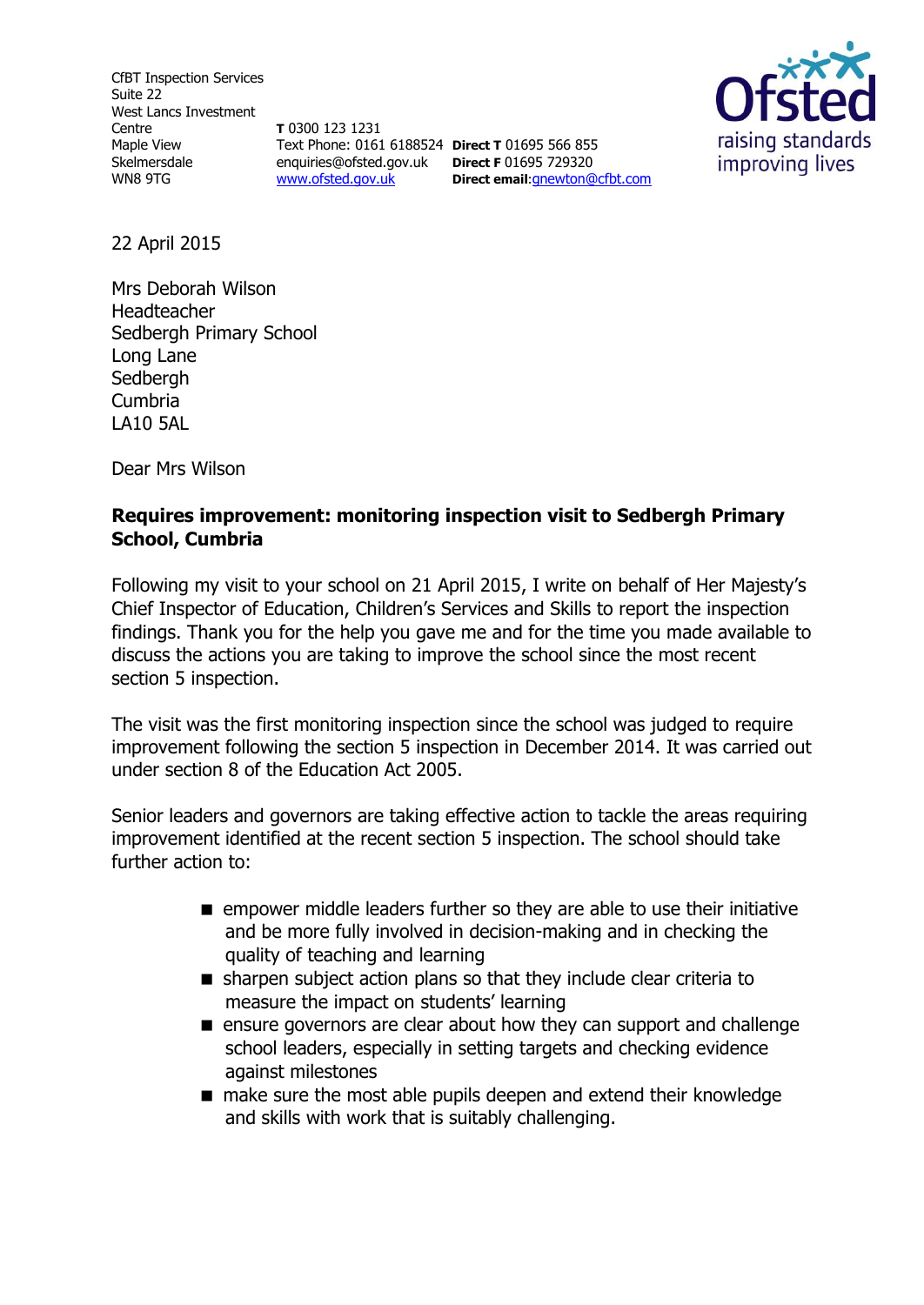

## **Evidence**

During the inspection, I held meetings with you and the deputy headteacher, middle leaders, the Chair of the Governing Body and two governors. I also met two representatives of the local authority and the headteacher, who is a National Leader of Education (NLE), of a partnered school providing support. I spoke with a group of Year 6 pupils, visited each classroom and sampled pupils' writing. The school improvement plans, the report following the recent review of governance, monitoring reports and information about pupils' progress were evaluated.

#### **Main findings**

The Rapid Improvement Plan addresses all the areas for improvement identified at the last inspection. You have identified relevant actions to improve teaching and raise achievement in writing and set them within a realistic timescale. Your plans for training and coaching middle leaders and for a review of governance have progressed well. However, planning lacks detail beyond this and leadership and governance responsibilities are not yet delegated as effectively as they could be. The subject action plans are not sufficiently detailed about how middle leaders will check the impact of actions on pupils' outcomes.

Staff and governors recognise that changes are needed; they are committed to bringing about improvements and raising pupils' achievement as quickly as possible. All are keen to build an effective team and you are all rightly focusing on improving communication and exchange of information in order to do this.

You have all worked hard to raise expectations of what pupils can achieve, of their behaviour and of how they present their work. Pupils say that they are now more self-disciplined in corridors and shared areas of the school. It was clear, during my visit, that pupils are aware of their responsibilities to maintain a calm environment and to work to the best of their ability. They were attentive and cooperative in lessons and polite and considerate in shared areas. Pupils are presenting their written work with more care now that they have clear guidelines.

Teachers and teaching assistants are benefitting from visits to outstanding schools and from joint working with national and specialist leaders of education. These links are enabling them to share ideas and develop their skills in teaching and assessment. This is having a positive impact in ensuring that pupils of different ability are given work at the right level. However, there are still occasions when the most able pupils are not provided with activities that deepen and extend their knowledge and skills.

You have revised the marking policy appropriately and all staff are now providing pupils with opportunities to respond to comments. Marking is most effective in mathematics, where teachers are addressing misunderstandings so that pupils do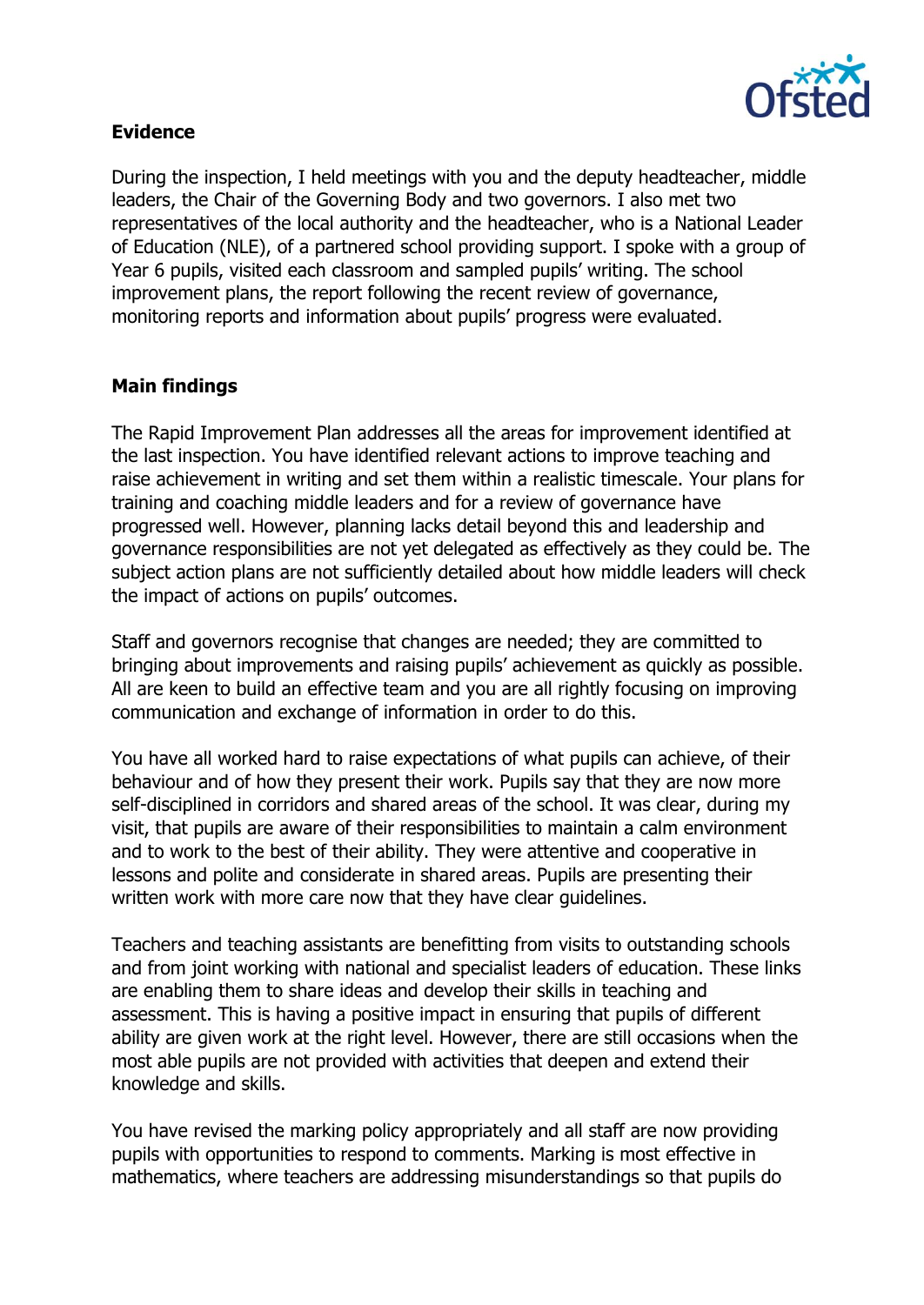

not have gaps in their learning. The marking of writing is not as well developed yet and rightly remains a priority for improvement. At times the marking of writing does not focus sufficiently on extending key writing skills appropriate to pupils' age and ability.

Actions to improve the teaching of writing throughout the school and across the curriculum are at early stages, but have established foundations on which to build. In the early years, the classroom and outside environments have been enriched to provide more frequent opportunities for writing in order to develop children's literacy skills. The moderation of writing across the school and the writing workshop for parents have raised the profile of writing and provided teachers with a clearer view of how writing develops across year groups. Work with a local high school, to develop the writing of the most able pupils, is progressing well. Writing across the curriculum has not yet been a whole school focus but the literacy leader is doing some useful work to trial approaches before introducing a whole school initiative at the start of the next academic year.

The improvements to teaching are starting to have an impact on pupils' achievement. The attainment of Year 6 pupils is on track to rise this year. Progress is quickening in mathematics across the school as a result of better planning and marking. However, pupils' progress in writing in still patchy, as improvements to teaching and marking are not yet fully established.

The reported areas for improvement in the school's leadership centre on developing the role of middle leaders and governors. Middle leaders have welcomed the opportunities they have had so far, to attend training and work alongside senior leaders and leaders from outstanding schools. They are keen to develop their skills further through professional development and by taking on more responsibilities in school. Middle leaders are beginning to take more responsibility for checking the quality of teaching and tracking pupils' progress. However, there needs to be more clarity about the lines of communication and extent to which middle leaders can initiate and lead improvements in teaching and learning.

Governors have also welcomed opportunities to extend their skills and they are fully committed to securing improvement. Governors have engaged in training and participated in an external review, which has given them a good understanding of the school's strengths and areas requiring further development. They have sharpened the work of committees and clerking services are much improved, so all governors are better informed. The external review has supported governors well in identifying areas of their work that require further development and the resultant action plan gives an overview of how the school's values can be promoted more successfully. However, the plan does not indicate how governors' involvement in setting targets and their role in decision-making, monitoring and evaluation will be extended. These aspects of their work still require further development.